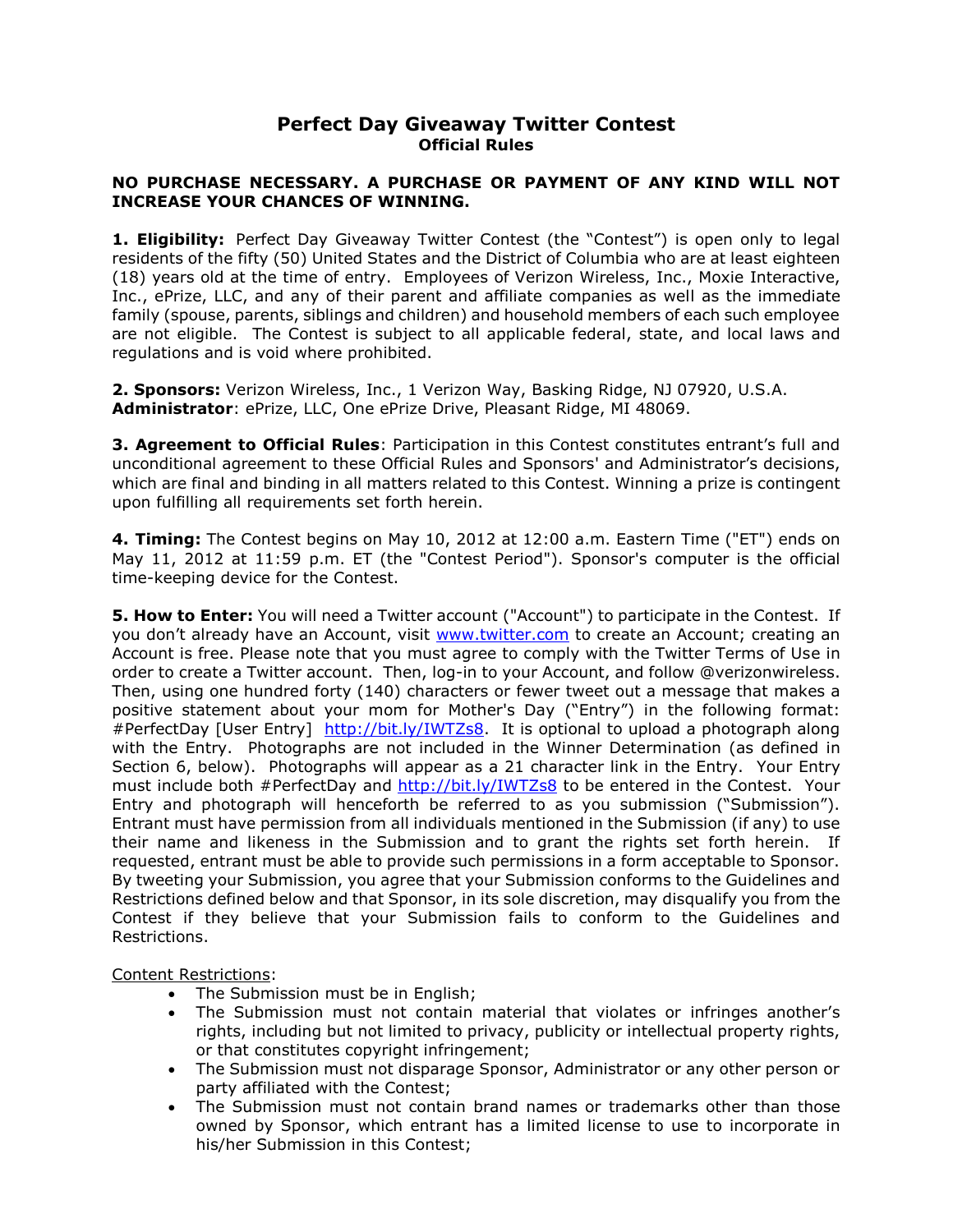- The Submission must only contain material created by entrant;
- The Submission must not contain material that is inappropriate, indecent, obscene, hateful, tortious, defamatory, or libelous;
- The Submission must not contain material that promotes bigotry, racism, hatred or harm against any group or individual or promotes discrimination based on race, gender, religion, nationality, disability, sexual orientation or age; and
- The Submission must not contain material that is unlawful, in violation of or contrary to the laws or regulations in any state where Submission is created.

## Photograph Guidelines:

- The Submission must be in .jpg format;
- The Submission must not exceed 5 MB in size;
- The Submission must contain a title and description;
- The Submission's title and description must be in English; and
- The Submission cannot have been submitted previously in a promotion of any kind or exhibited or displayed publicly through any means.

License to the Sponsor:Each entrant is the owner of, and responsible for, the Submission uploaded. Each entrant, by submitting and uploading a Submission into this Contest, hereby grants the Sponsor, its business partners and agents, including its advertising and promotions agencies, a perpetual, non-exclusive license to use, redact, republish, modify, copy, create derivative works, perform, distribute and display, including for promotional or marketing purposes, such Submissions, including any intellectual property contained therein, in whole or in part, on a worldwide basis, and to incorporate it into other works, in any form, media or technology now known or later developed. Sponsor, its business partners and agents, may do all of the above, without payment or compensation to entrant and without seeking any further approval from entrant. Entrant grants the Sponsor the right to use his or her name and likeness, if entrant has publicly identified himself or herself with such Submission. If requested, entrant will sign any documentation that may be required for Sponsor or its designees to make use of the non-exclusive rights entrant is granting to use the Submission. Released Parties (as defined in Section 9, below) are not responsible for lost, late, stolen, damaged, incomplete, invalid, un-intelligible, garbled, delayed or misdirected Submissions; all of which will be void.

Limit: Each entrant may upload five (5) Submissions per day during the Contest Period. Submissions received from any person, email address or Twitter account in excess of the stated limit will be void. Any attempt by any entrant to obtain more than five (5) entries per day by using multiple/different Accounts, or any other methods will void that entrant's entries and that entrant may be disqualified. Submissions generated by script, macro or other automated means are void. In the event of a dispute as to any Submission, the authorized Account holder used to register will be deemed to be the entrant and must comply with these Official Rules. Each entrant may be required to show proof of being an authorized Account holder.

**6. Winner Determination:** After the Contest Period, a panel of qualified judges determined by Sponsor in its sole discretion will select the entrant with the highest-scoring Submission from among all eligible Submissions based on the following criteria ("Judging Criteria"):

- Creativity/Originality (30%);
- Relevance to Promotion Theme (50%); and
- Use of positive adjectives (20%)

In the event of a tie, the entrant whose Submission received the higher score for Relevance to Contest Theme score, as determined by qualified judges in their sole discretion, will be deemed the potential Grand Prize winner.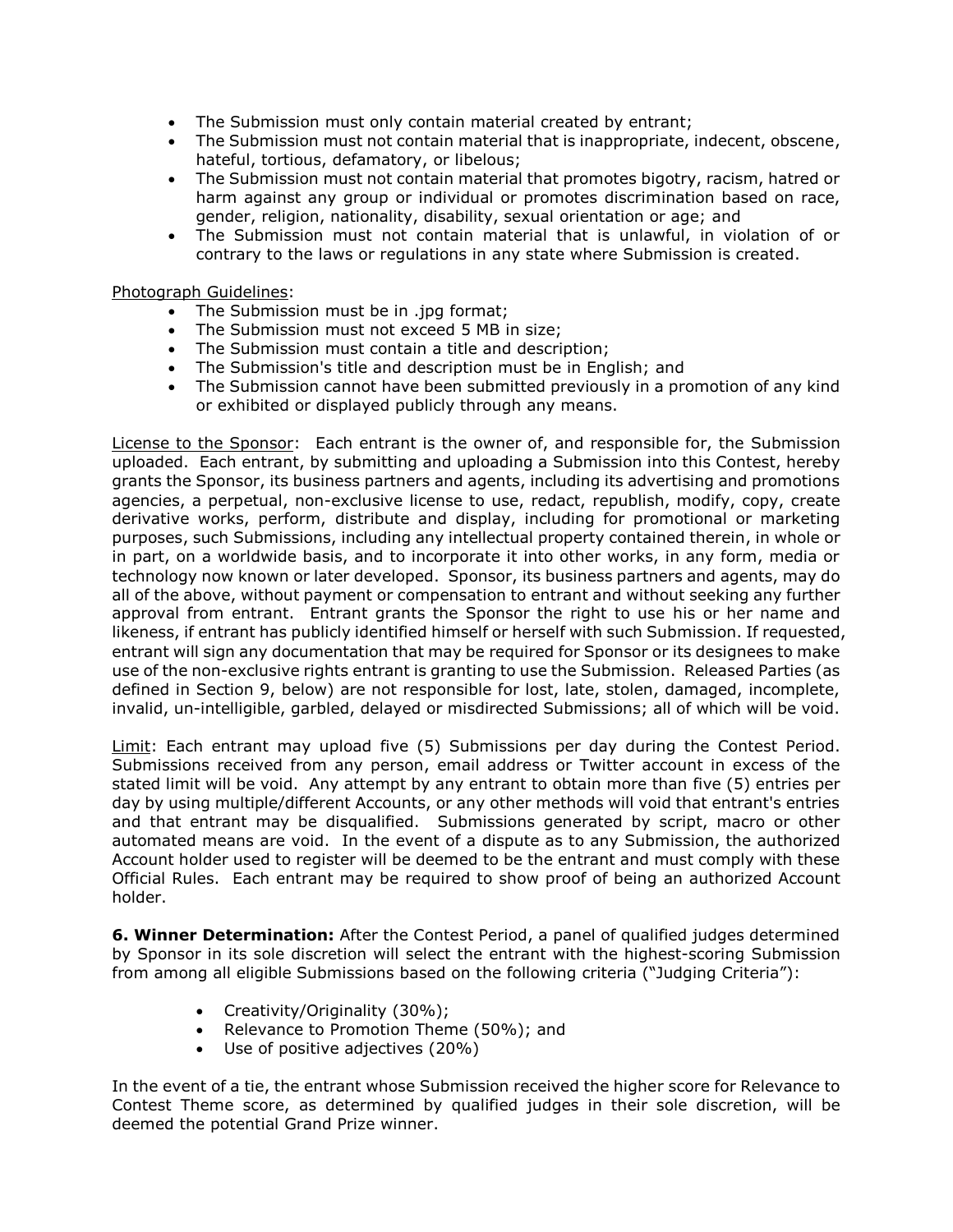**7. Winner Requirements**: Each potential Grand Prize winner will receive a Twitter message ("Twitter Message") at the Account used to enter on or around May  $15<sup>th</sup>$ . The potential winner must respond to this Twitter Message within twenty-four (24) hours with the information requested otherwise the potential winner will be disqualified. In order to receive the Twitter Message, the potential winner's "Tweet Privacy" Account setting must be "unchecked." Then, the potential winner will be required to sign and return a Declaration of Compliance, Liability and Publicity Release ("Declaration") within seven (7) days to be eligible to receive the prize. If the potential winner cannot be contacted, does not respond to the Twitter Message of complete the Declaration within the required time period, or is disqualified for any other reason, the prize may be awarded to a runner-up, in Sponsors' sole discretion. Up to three (3) alternate winners may be determined after which the applicable prize will remain un-awarded. Acceptance of a prize shall constitute and signify the winner's agreement and consent that Sponsor and its designees may use the winner's name, city, state, likeness, Submission and/or prize information in connection with the Contest for promotional, advertising or other purposes, worldwide, in any and all media now known or hereafter devised, including the Internet, without limitation and without further payment, notification, permission or other consideration, except where prohibited by law. Without limiting the generality of these Official Rules, the winner shall irrevocably grant, transfer, convey and assign to Sponsor the entirety of the rights in and to the Submission and all renewals and extensions of copyright, and the right to secure copyright registrations thereto in perpetuity including, without limitation, the rights to use the Submission for any and all purposes in any and all media whether now known or hereafter developed, on a worldwide basis, in perpetuity. The winner accepts and acknowledges that Sponsor shall not be obligated to use the Submission and that Sponsor in its sole discretion shall have the right to refrain from using the Submission. Sponsor shall not incur any liability whatsoever to the extent Sponsor chooses to refrain from any exploitation of its rights hereunder. The winner will indemnify Sponsor, Released Parties (as defined in Section 9, below) and any licensee of Sponsor against all claims, damages, liabilities, and expenses (including reasonable counsel fees and legal expenses) arising out of any breach of these terms.

**8. Prizes:** ONE (1) GRAND PRIZE: Perfect Day Giveaway Sweepstakes Grand Prize Package. Prize package includes: one (1) Gift Certificate for a Manicure, one (1) Gift Certificate for a pedicure, one (1) Gift Certificate for a massage, one (1) Gift Certificate for a facial, one (1) Gift Certificate for a laundress, one (1) Gift Certificate for a house cleaning, one (1) Gift Certificate (valued at \$350) for a dinner at restaurant for service providers within 25 miles from winner's residence (terms and conditions of voucher or gift card apply) (selected by Sponsor in its sole discretion). Approximate Retail Value ("ARV"): \$1,350. Prize is non-transferable and no substitution will be made except as provided herein at the Sponsor's sole discretion. Sponsor reserves the right to substitute the prize (or component thereof) for one of equal or greater value if the designated prize should become unavailable for any reason. Winners are responsible for all taxes and fees associated with prize receipt and/or use.

**9. Release:** By receipt of any prize, winner agrees to release and hold harmless the Sponsor, Moxie Interactive, Inc., Administrator and their respective parent companies, subsidiaries, affiliates, suppliers, distributors, advertising/promotion agencies, and prize suppliers, and each of their respective parent companies and each such company's officers, directors, employees and agents (collectively, the "Released Parties") from and against any claim or cause of action, including, but not limited to, personal injury, death, or damage to or loss of property, arising out of participation in the Contest or receipt or use or misuse of any prize.

**10. General Conditions:** Sponsor reserves the right to cancel, suspend and/or modify the Contest, or any part of it, if any fraud, technical failures or any other factor impairs the integrity or proper functioning of the Contest, as determined by Sponsor in its sole discretion. If terminated Sponsor may, in their sole discretion, determine the winner from among all non-suspect, eligible Submissions received up to time of such action using the judging